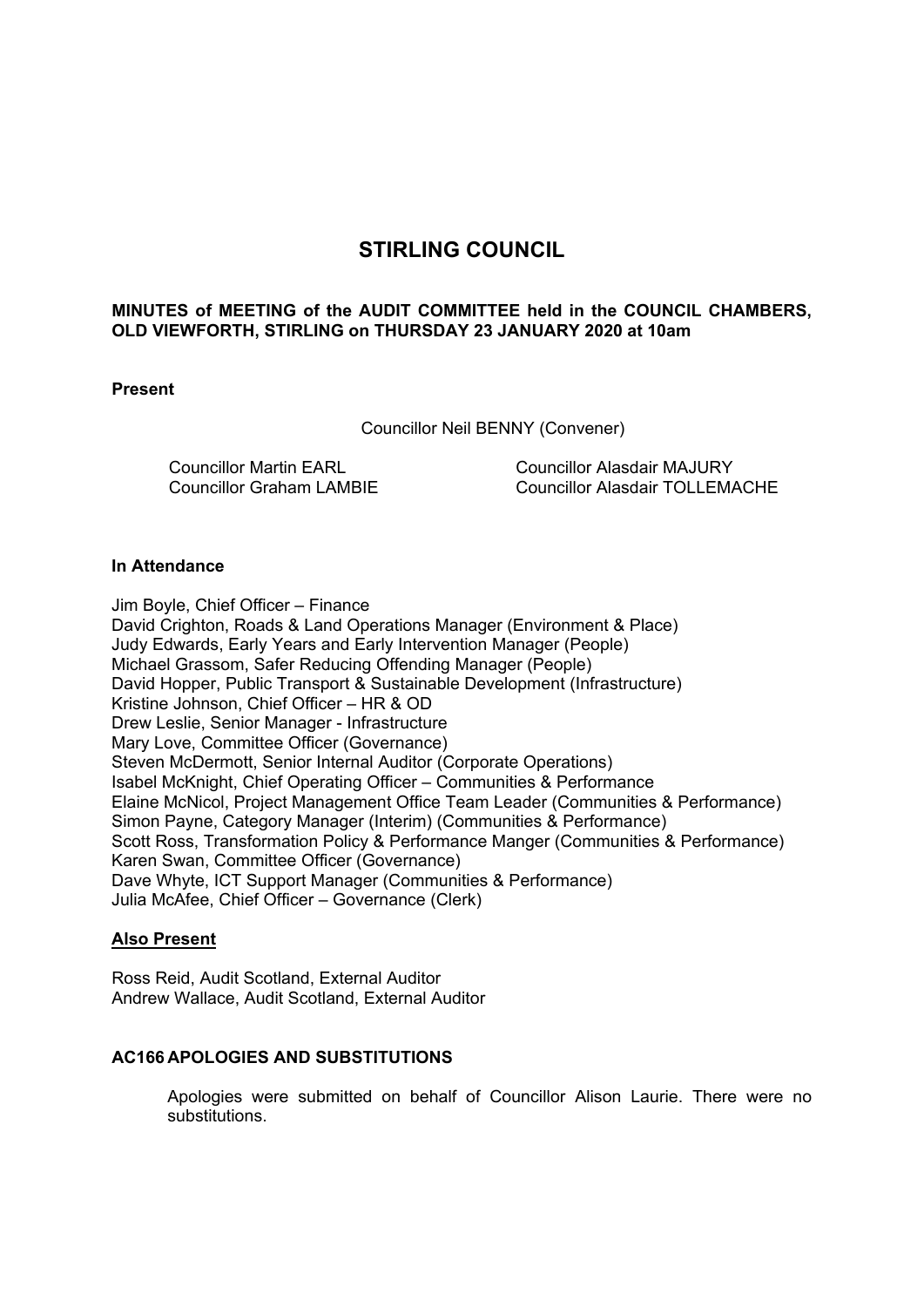#### **AC167 DECLARATIONS OF INTEREST**

There were no declarations of interest.

# **AC168 URGENT BUSINESS BROUGHT FORWARD BY THE CONVENER**

There were no items of urgent business.

# **AC169 MINUTES – AUDIT COMMITTEE – 31 OCTOBER 2020**

#### **Decision**

The Audit Committee agreed to approve the Minutes of Meeting held on 31 October 2019 as an accurate record of proceedings.

# **AC170 ROLLING ACTION LOG**

The Rolling Action Log was submitted for review. The Committee agreed that for future Rolling Action Logs, expected Completion and Actual Completion dates should be included.

### **Decision**

The Audit Committee agreed to note the Rolling Action Log.

# **AC171 RISK MANAGEMENT**

A report submitted by the Chief Officer - HR & OD detailed the Strategic Risk Register, which enabled the Audit Committee members to examine the Significant Risks facing the Council and the Risk Treatments put in place to reduce the risks.

The Strategic Risk Register contained 17 risks all of which were currently being treated.

Following discussion on SR19 – Health & Social Care Partnership – Inability to deliver agreed services due to lack of clear direction & overspend, the Chief Officer – Finance addressed Members concerns and advised that there had been ongoing dialogue with the Health & Social Care Partnership and that for budget purposes, a funding envelope/amount would be specified within Stirling Council budget.

In response to questions raised by Members on Community involvement in respect of "SR04 – We fail to adequately respond to rising external cost pressures and likely reductions in Central Government funding over the next 5-10 years", the Chief Officer – Finance confirmed that the new budget simulator tool, which had been circulated for public response, had received over 400 replies.

The Chief Officer – Finance also advised that the Council's budget saving options had been discussed at the Council's Operational Governance Board and proposals/ideas for savings from Officers and the Big Conversation had been considered at the Stirling's Future Board. He confirmed that once the Scottish Government had published their budget, a detailed budget briefing note would be circulated to All Members.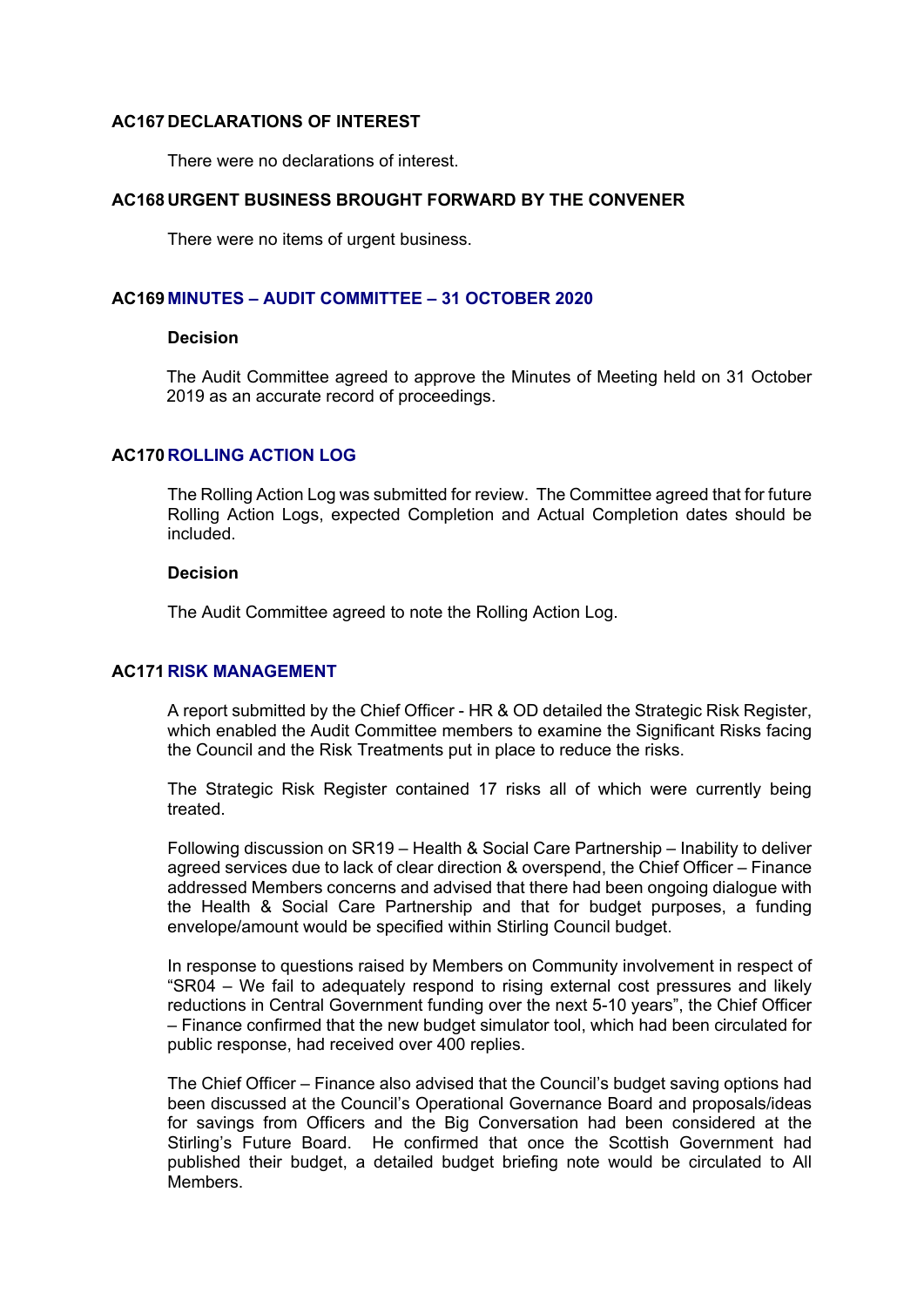In response to the Convener's request, the Chief Operating Officer – Communities & Performance would clarify the number of responses that had arisen from the Big Conversation events.

The Committee Members also requested that the Corporate Management Team considers "Failure to engage with Citizens of the Stirling Council Constituency" as a risk on the Risk Register along with the Impact level of "SR02 Cyber Security – our assets may be the subject of Cyber Attack".

Following a request by Members, the Senior Manager – Environment & Place would consider whether to include a risk re. Utility Repairs at SR20 – Failure to suitably address the deterioration of the road network due to lack of long term investment in carriageways. The Roads & Land Operations Manager also confirmed that a Members Briefing which would cover Utility Repairs had been arranged for the 30 January 2020.

#### **Decision**

The Audit Committee agreed:

- 1. to note the risks, treatment actions and risk scoring detailed within the Strategic Risk Register at Appendix 1 to the submitted report; and
- 2. to note the updates to the strategic risks since the last committee, highlighted in paragraph 2.2 and status of service risk registers at paragraph 2.3 within the submitted report.

(Reference: Report by Chief Officer – HR & OD dated 10 January 2020, submitted)

### **AC172 INTERNAL AUDIT PROGRESS REPORT**

The Chief Officer – Governance submitted a report that presented the Audit Committee with an update on progress made against the Internal Audit Risk Assessment & Plan 2019/20 and detailed Internal Audit reports issued since the previous meeting of the Committee on 31 October 2019.

Three Internal Audit Summary reports were attached at Appendix 2 to the submitted report.

The Audit Plan Position Statement was attached at Appendix 3.

### **(a) Forth Valley and Lomond LEADER Programme**

The scope of the review was to consider the operation of the Forth Valley & Lomond LEADER Programme for the accounting period from 16 October 2018 to 15 October 2019.

The specific objectives of the review were to:

 assess the extent of compliance with the Service Level Agreement during year to 15 October 2019;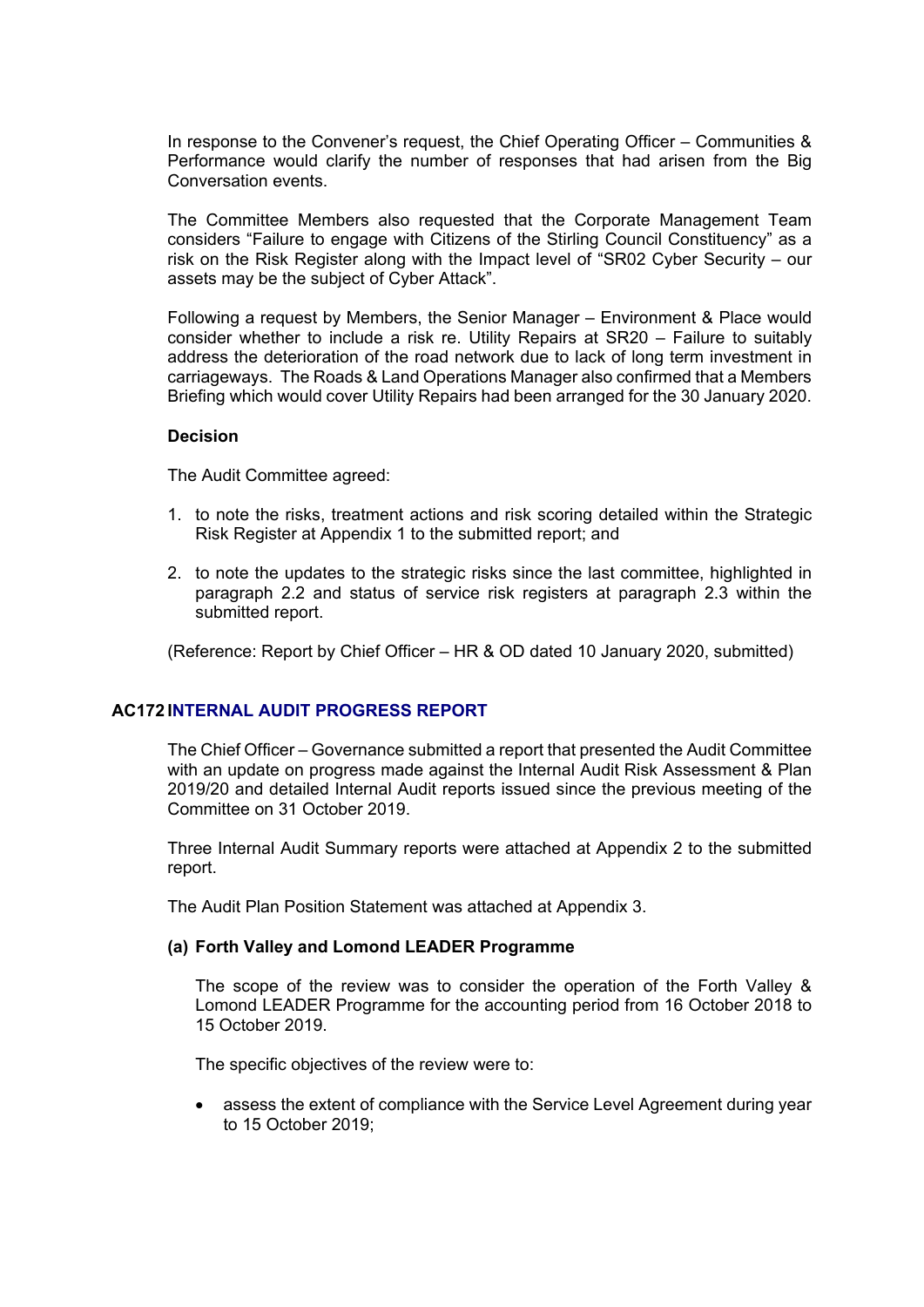- identify and review administrative costs submitted between 16 October 2018 and 15 October 2019, in order to assess compliance with service Level Agreement provisions and associated technical guidance; and,
- identify and review a sample of projects that were approved during the year to 15 October 2019, in order to assess the extent of compliance with relevant SLA provisions.

One low risk was identified.

The Audit Opinion was that comprehensive assurance could be given that the Council, as the Accountable Body for the Forth Valley & Lomond LEADER Programme, had undertaken the delegated function, as specified in the Service Level Agreement with the Scottish Government, during the year to 15 October 2019.

### **(b) Asset Management**

The scope of the review was to consider the Council's asset management arrangements and their contribution to the achievement of Best Value. The audit review and testing work was guided by the 'Best Value Toolkit: Asset Management' published by Audit Scotland in July 2010.

The specific objectives of the review were to consider:

- how the Council plans to support the economic, efficient and effective use of its assets;
- whether the Council structure supports the delivery of effective asset management;
- whether, and how the Council works with internal and external stakeholders to manage its assets;
- how well the Council manages the performance of its assets; and
- whether progress in addressing legionella and asbestos risks was being effectively monitored and managed.

Fifteen Medium and five low risks were identified.

The Audit Opinion was that substantial assurance could be given that the Council's arrangements for asset management were robust and were contributing effectively to meeting the council's statutory duty to secure Best Value.

# **(c) ICT Systems Access Controls**

The scope of the review was to perform an assessment of the arrangements for authorising, creating and managing user accounts and access privileges for a sample of corporate and/or Service-based ICT systems, in line with the requirements of the Council's Cyber Security and Information Security Strategies.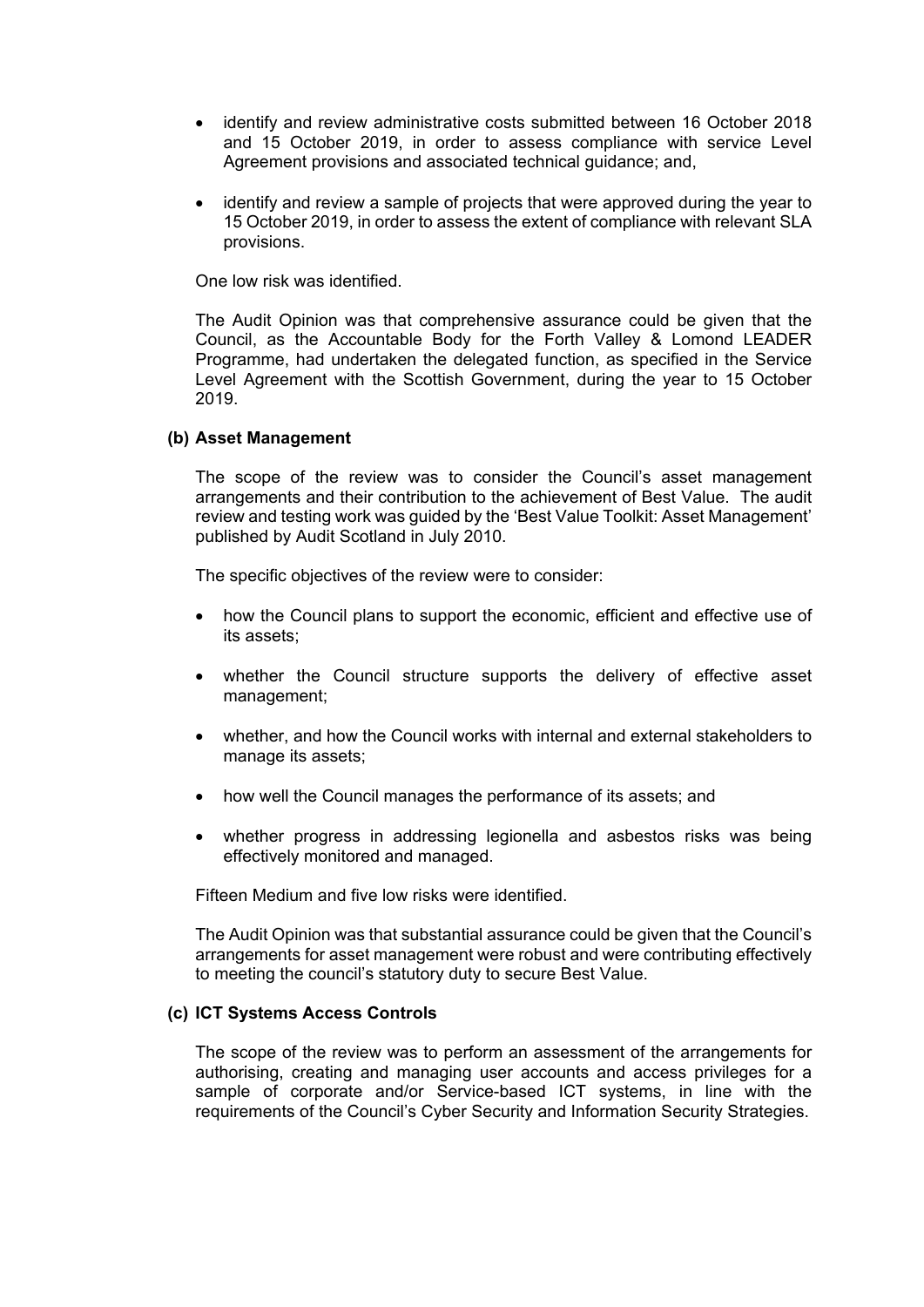The scope of the review specifically excluded controls over security and user access to the Council's IT network. A separate external report covering those controls was received in July 2019. However, the context and findings of that review were referenced within the audit report, where appropriate, and for completeness.

The specific objectives of the review were to:

- select an appropriate sample of corporate and/or Service-based ICT systems for review;
- consider the requirements of the Cyber Security Strategy and Information Security Strategy in relation to the authorisation, creation and management of system user accounts and access privileges;
- consider the specific controls in place over the creation of user accounts and access privileges for administrators, super-users and users of systems, with a focus on and the appropriateness and effectiveness of those controls in supporting the security aims and objectives of the Strategies;
- identify a sample of user accounts and access privileges for a range of posts and consider whether these were appropriate for the posts' requirements; and
- consider whether system administrators, and systems users of all levels, were complying with requirements and good practice in their use of systems, and in terms of security of their systems access and log-in credentials.

Four High and seven medium risks were identified.

The Audit Opinion was that only limited assurance could be given that the Council had arrangements in place that were robust and were operating effectively for the authorisation, creation and management of user accounts and access privileges for the Council's corporate and Service-based ICT systems, in line with the requirements of the Council's Cyber Security Strategy and Information Security Strategy.

Following discussion, the Committee raised concerns and requested that Corporate Management Team reviews whether the ICT Systems Access Controls should be included on the Risk Register.

Following on from the concerns raised, the Committee agreed that a follow up report on the ICT Systems Access Controls review would be submitted to Audit Committee on 21 May 2020.

The ICT Support Manager also confirmed that a Members Briefing on the ICT Systems Controls/Systems Infrastructure would be arranged to show development since the review.

### **Decision**

The Audit Committee agreed:

1. to note the findings risks, recommendations and statements of assurance set out in the Internal Audit reports at Appendix 2 to the submitted report;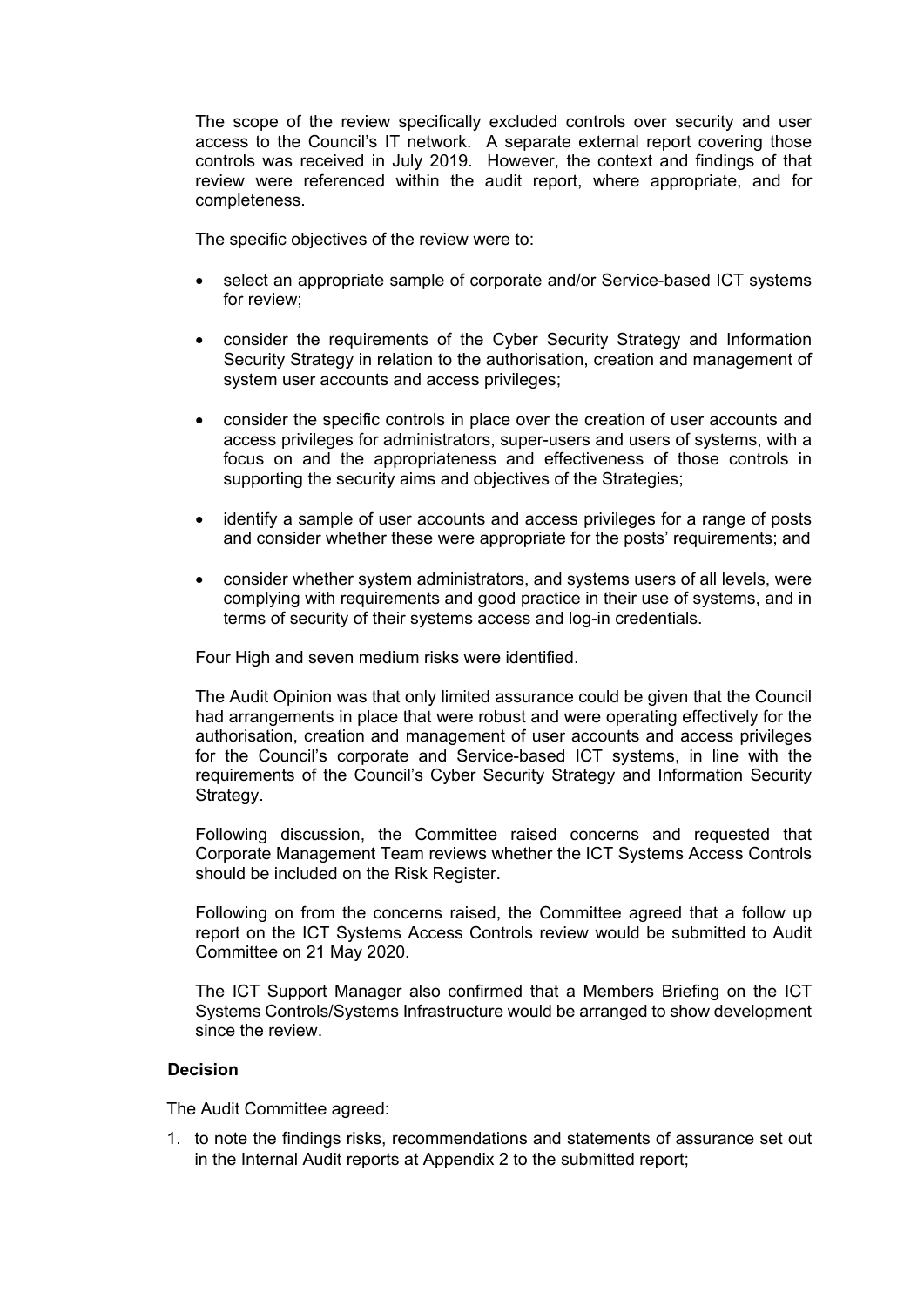- 2. to note progress made on the Internal Audit Risk Assessment & Plan 2019/20, as set out in the Position Statement at Appendix 3, and including planned reviews that were now expected to be deferred, as at paragraph 2.2 of the submitted report; and
- 3. that an update report on the ICT Systems Access Controls would be submitted to Audit Committee on 21 May 2020.

(Reference: Report by Chief Officer - Governance dated 15 January 2020, submitted)

# **AC173 PUBLIC INTEREST DISCLOSURE (WHISTLEBLOWING POLICY) ANNUAL REPORT**

A report submitted by the Chief Officer – Governance detailed that the Council's current Whistleblowing Policy was approved in February 2018. The report provided the Audit Committee with a summary of Whistleblowing activity in the period to 31 December 2019, and met the requirement within the Policy for an annual report to be provided to the Audit Committee.

The report provided the Audit Committee with assurance that action had been taken to communicate the revised Whistleblowing Policy to staff and that the Policy had been implemented and complied with in instance of Whistleblowing.

It should be noted that the nature of Whistleblowing, in particular the legal requirement to protect those who had made disclosures under the Policy, was such that it was not considered appropriate to provide detail about any cases in the report that could lead to individuals being identified.

In response to a Members question, the Chief Officer – Governance confirmed that, following the Committee meeting, an annual reminder on Whistleblowing Policy training would be circulated to All Staff.

### **Decision**

The Audit Committee agreed to note the contents of the Public Interest Disclosure (Whistleblowing Policy) Annual Report.

(Reference: Report by Chief Officer – Governance dated 15 January 2020, submitted)

# **AC174 CONTRACT AND SUPPLIER MANAGEMENT FRAMEWORK BI-ANNUAL REPORT**

The Chief Operating Officer – Communities & Performance submitted a report on Stirling Councils Contract and Supplier Management Framework (CSM Framework) that set out a range of processes and guidelines that ensured that all of the Council's contracts were managed and monitored effectively and that sustainable outcomes were achieved and that best value was delivered.

The purpose of the report was to provide a bi-annual update on the progress that had been achieved in relation to the Council's contract and supplier management since the CSM Framework was introduced.